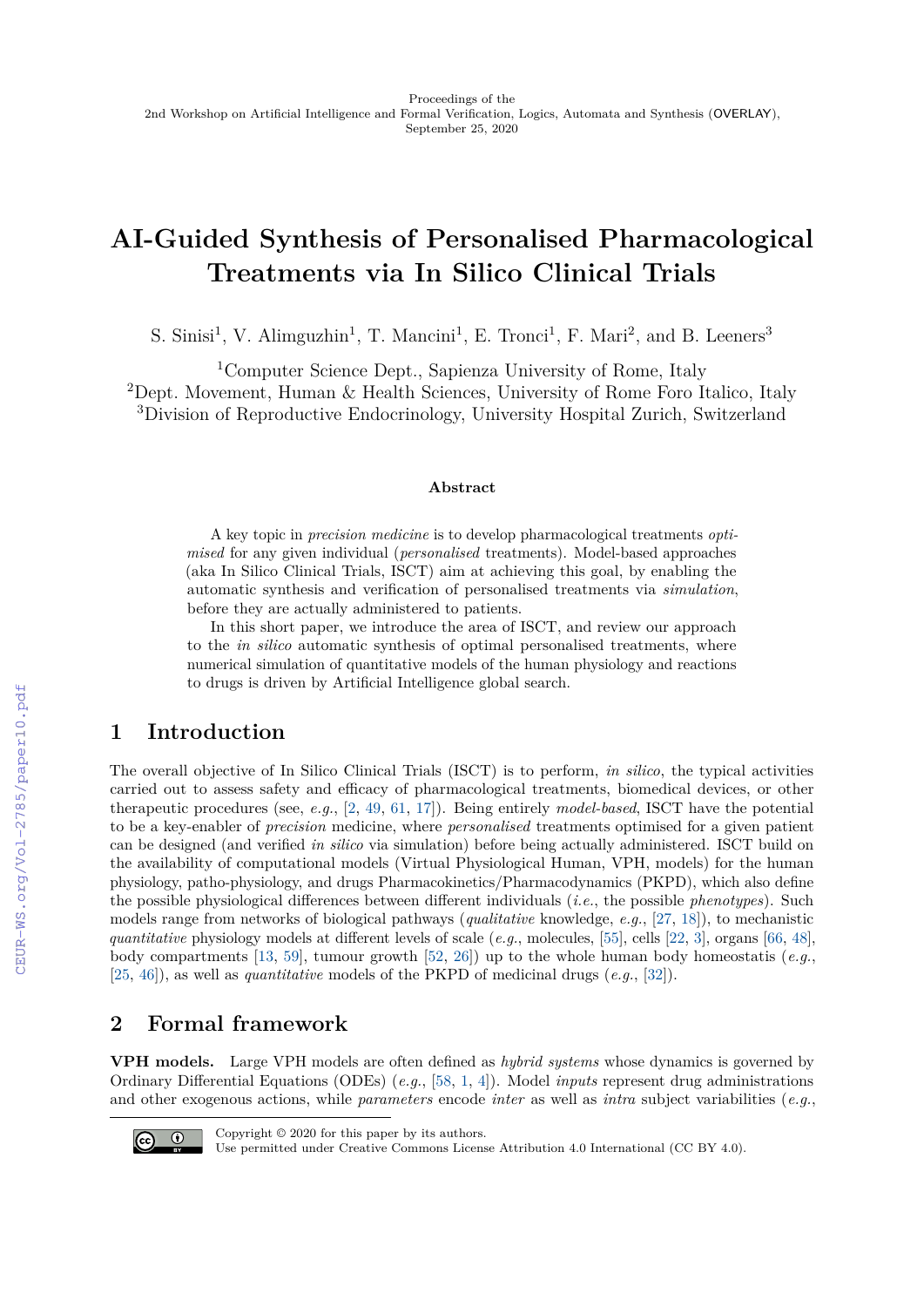[\[60,](#page-5-0) [37,](#page-5-1) [11\]](#page-4-0)). Model *outputs* define the values of a set of model *observables*, *i.e.*, the biological quantities of interest that are measurable in a human patient via clinical assays. Given an assignment *λ* to the parameters of a VPH model  $S$  and an input function (defining a time-sequence of drug administrations). the equations in S define the time evolution of the observables (aka the *trajectory* of S), when the system is fed with that input function starting from its initial state, and with its parameters set to  $\lambda$ . Of course, as we are interested in *causal* VPH models, the time evolution of S up to any time point only depends on the *restriction* of the input function up to that time point (see, *e.g.*, [\[58,](#page-5-2) [42\]](#page-5-3)).

**Complete populations of Virtual Phenotypes.** VPH models typically take into account intersubject variabilities (*i.e.*, the physiological differences among different individuals) by including *parameters* in their equations. Different parameter assignments yield different model evolutions (also wrt. reactions to drug administrations), thus define different Virtual Phenotypes (VPs). Intuitively, each VP represents a class of *indistinguishable* (as long as the VPH model is concerned) individuals. Computing a complete set of parameter assignments for the model at hand which entail *physiologically meaningful* evolutions for the observables is the starting point to obtain a *representative* population of VPs (hence, ideally showing *all* possible phenotypes). Searching for a complete population of (physiologically meaningful) VPs is all but easy in complex VPH models. In fact, as VPH models are often non-identifiable, over-parameterised, and with unknown inter-dependency constraints among parameters, *most* model parameterisations entail evolutions of the observables which *clearly violate* the laws of biology. In our previous work [\[60,](#page-5-0) [37,](#page-5-1) [11\]](#page-4-0) we showed that a statistically complete (with respect to the set of possible model behaviours) population of (physiologically meaningful) VPs for large non-identifiable ODE-based models can be effectively computed by exploiting methods based on Artificial Intelligence (AI) global search and statistical model checking, starting from background domain knowledge and available clinical data.

**Human Patient Digital Twins.** A Digital Twin (DT) is a *digital representation* of the physiology of interest of a *given* patient, and of their reactions to relevant drugs (PKPD). The availability of a DT of a patient would open-up a plethora of new clinical opportunities in the area of precision medicine, starting from the automatic *in silico* synthesis of optimal personalised treatments. In order to build a DT for a patient, we exploit the clinical data available for that patient (in the form of a clinical record  $\mathcal{C}$ ), as well as a complete population  $\mathcal P$  of VPs for a VPH model S defining the physiology and PKPD of interest for our envisioned treatments. A clinical record C is defined as a pair  $(\mathbf{u}^{(\mathcal{C})}, \mathbf{o}^{(\mathcal{C})})$ , where  $\mathbf{u}^{(\mathcal{C})}$  is a time-series of the (past) clinical actions (*e.g.*, drug administrations) performed on the patient, and  $\mathbf{o}^{(\mathcal{C})} = {\mathbf{o}_i^{(\mathcal{C})}}$  $\binom{(\mathcal{C})}{i}$  <sup>p</sup><sub>1</sub> is a set of *p* time series of clinical measurements performed on that patient, regarding the *p* biological quantities corresponding to the observables of S. DTs are defined in terms of a function  $\eta(\mathcal{C},\lambda)$  which measures the *mismatch* between clinical measurements in  $C$  and the trajectory of VP (*i.e.*, the model parameterised with)  $\lambda \in \mathcal{P}$ , when fed with the very same input function  $\mathbf{u}^{(\mathcal{C})}$  as the one reported in C. In [\[57\]](#page-5-4),  $\eta(\mathcal{C}, \lambda)$  is the average, over the  $p$  available time series of measurements in  $C$ , Mean Absolute Percentage Error (MAPE) between  $o_i^{(\mathcal{C})}$ <sup>(c)</sup> and the trajectory of the corresponding observable of S parameterised with  $\lambda$  and fed with  $\mathbf{u}^{(\mathcal{C})}$ . The *digital twin*  $\mathcal{P}(\mathcal{C})$  associated to clinical record  $\mathcal{C}$  is then the set of *all* VPs  $\lambda$  in our (complete) population P having a mismatch  $\eta(C, \lambda)$  up to a given threshold  $\delta \in \mathbf{R}_{0+}$ :  $\mathcal{P}(\mathcal{C}) = {\lambda \in \mathcal{P} \mid \eta(\mathcal{C}, \lambda) \leq \delta}.$ In other words, the digital twin of a human patient is a *digital* representation of the patient physiology and reaction to drugs, in the form of *all* VPs entailing model behaviours that are consistent (up to an average MAPE  $\delta$ ) with the patient clinical measurements available in C.

# **3 Computing optimal personalised treatments**

Below, we review our recent work [\[43,](#page-5-5) [57\]](#page-5-4), where we perform the automatic *in silico* synthesis, via intelligent search, of personalised treatments optimised for a given patient, using the patient DT computed from an available clinical record.

Treatment optimisation is performed with respect to a user-defined criterion. In [Section 4,](#page-2-0) we show experimental results in applying our algorithm to seek for an effective personalised treatment that uses a *minimum quantity* of drug (*i.e.*, a *lightest still effective treatment*). Although this is just an example, such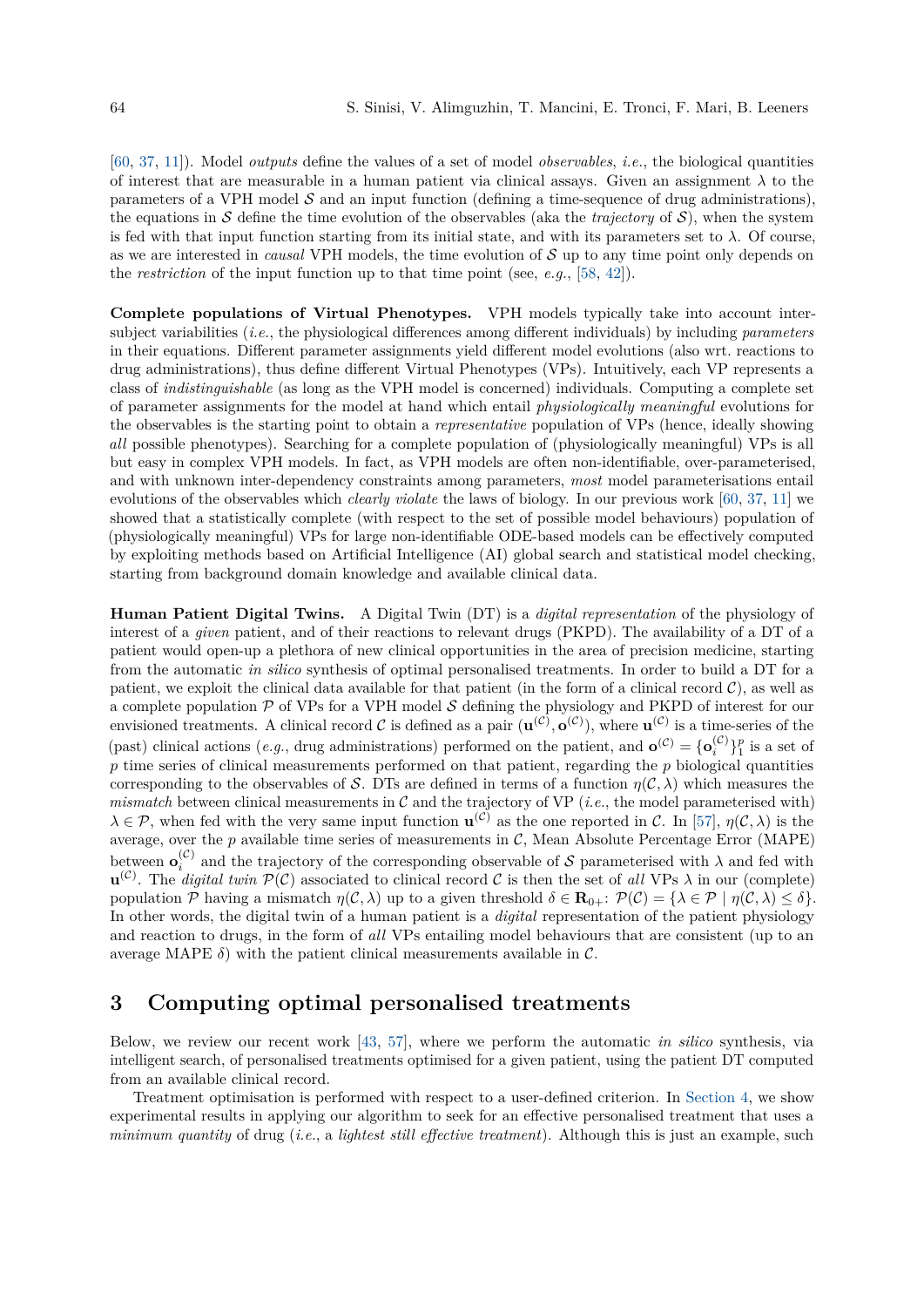optimality criterion is a relevant proxy in the attempt to minimise the probability and severity of adverse effects of the employed drugs.

Let  $\mathcal S$  be a VPH model defining the physiology and PKPD of interest of our envisioned treatment, and  $\mathcal C$  be the clinical record of the patient for whom an optimal personalised treatment is sought. Our approach to optimal treatment computation takes as input a finite set of possible *clinical actions* (defining *e.g.*, the possible drugs to be administered with their portfolio of dosage patterns), as well as treatment *invariants* and *goals*. The latter inputs define conditions that must be, respectively, *always* and *eventually* satisfied by a successful treatment (aka *safety* and *liveness* properties). Our algorithm searches, in the space of possible sequences of clinical actions, a treatment which, *if* administered to *all* VPs of the digital twin  $\mathcal{P}(\mathcal{C})$  associated to the human patient at hand (represented by clinical record  $\mathcal{C}$ ), *always* satisfies treatment invariants (safety) and *ends-up* to satisfy the treatment goals (effectiveness). Our algorithm is based on intelligent backtracking guided by heuristics to efficiently explore the space of possible treatments of bounded length (our search space). At any step, our algorithm exploits a black-box simulator (*e.g.*, [\[33\]](#page-4-1)) to compute the effects of the envisioned treatment prefix on all the VPs of  $\mathcal{P}(\mathcal{C})$ .

#### <span id="page-2-0"></span>**4 A case study**

In [\[43,](#page-5-5) [57\]](#page-5-4) we used our algorithm to perform an ISCT aimed at computing optimal personalised treatments for the downregulation phase of an assisted reproduction treatment on 21 human patients, for whom we had retrospective clinical records (data courtesy of Pfizer Inc. and Hannover Medical School) totalling around 800 measurements. Assisted reproduction treatments are complex and challenging, with low average success rates (around 30%) even in the top clinics, and with many factors that, to date, can be hardly kept under full control [\[28,](#page-4-2) [24,](#page-4-3) [29\]](#page-4-4).

<span id="page-2-1"></span>



To perform our ISCT, we used the state-of-the-art non-identifiable ODE-based VPH model described in [\[53\]](#page-5-6) of the human female HPG axis and of the PKPD of downregulation drugs, and exploited the availability of a statistically complete population  $P$  of VPs for such a model, as computed in [\[60,](#page-5-0) [37\]](#page-5-1).

For each arm of our ISCT, the associated human patient was digitally represented by a DT defined by the set of VPs in P with a mismatch threshold  $\delta = 35\%$ . Our 21 DTs contained 11 VPs each on average. Hence, 21 instances of our optimal personalised treatment computation algorithm were launched embarrassingly in parallel for 15 days on a HPC infrastructure in search for effective lightest treatments personalised for our 21 patients. [Figure 1](#page-2-1) compares the overall amount of drug used by our personalised treatments against the amount of drug used by the reference treatment currently in use at University Hospital Zurich. The overall drug saving is always at least  $40\% \approx 60\%$  on average).

#### **5 Related work**

Data-driven approaches to design individualised treatments have been investigated (*e.g.*, [\[50,](#page-5-7) [19\]](#page-4-5)). However, when clinical data for the patient at hand is scarce, such approaches cannot be applied. For example, in our case study hormones blood concentrations are not measured every day, since those measurements are costly and invasive. In these cases, model-based approaches, exploiting PharmacoKinetics (PK), as, *e.g.*, [\[65\]](#page-5-8), are used instead to build populations of VPs, which are leveraged to optimise and individualise drug doses [\[63\]](#page-5-9). In our setting, we have to face with complex non-identifiable VPH models, *e.g.*, [\[25,](#page-4-6) [46,](#page-5-10) [53\]](#page-5-6) defining the underlying biological mechanisms. Such models are hybrid systems usually defined by highly non-linear ODEs (*e.g.*, [\[4\]](#page-3-0)) whose inputs are discrete event sequences (*e.g.*, [\[38,](#page-5-11) [40,](#page-5-12) [41\]](#page-5-13)). To find an optimal treatment means to find an optimal plan in hybrid domains. In the literature, there are techniques to model planning problems in hybrid domains, *e.g.*, PDDL+ [\[20,](#page-4-7) [62\]](#page-5-14). However, most of PDDL+ planners can deal only with linear dynamics (*e.g.*, [\[12\]](#page-4-8)), although some attempts to handle non-linear dynamics do exist (*e.g.*, [\[10\]](#page-4-9)). Model-checking techniques are also used to find plans (*e.g.*, [\[6,](#page-3-1) [7,](#page-3-2) [14,](#page-4-10) [15\]](#page-4-11)) and optimal controls (*e.g.*, [\[16,](#page-4-12) [47,](#page-5-15) [56\]](#page-5-16)). However, the typical complexity of the ODEs defining VPH models relevant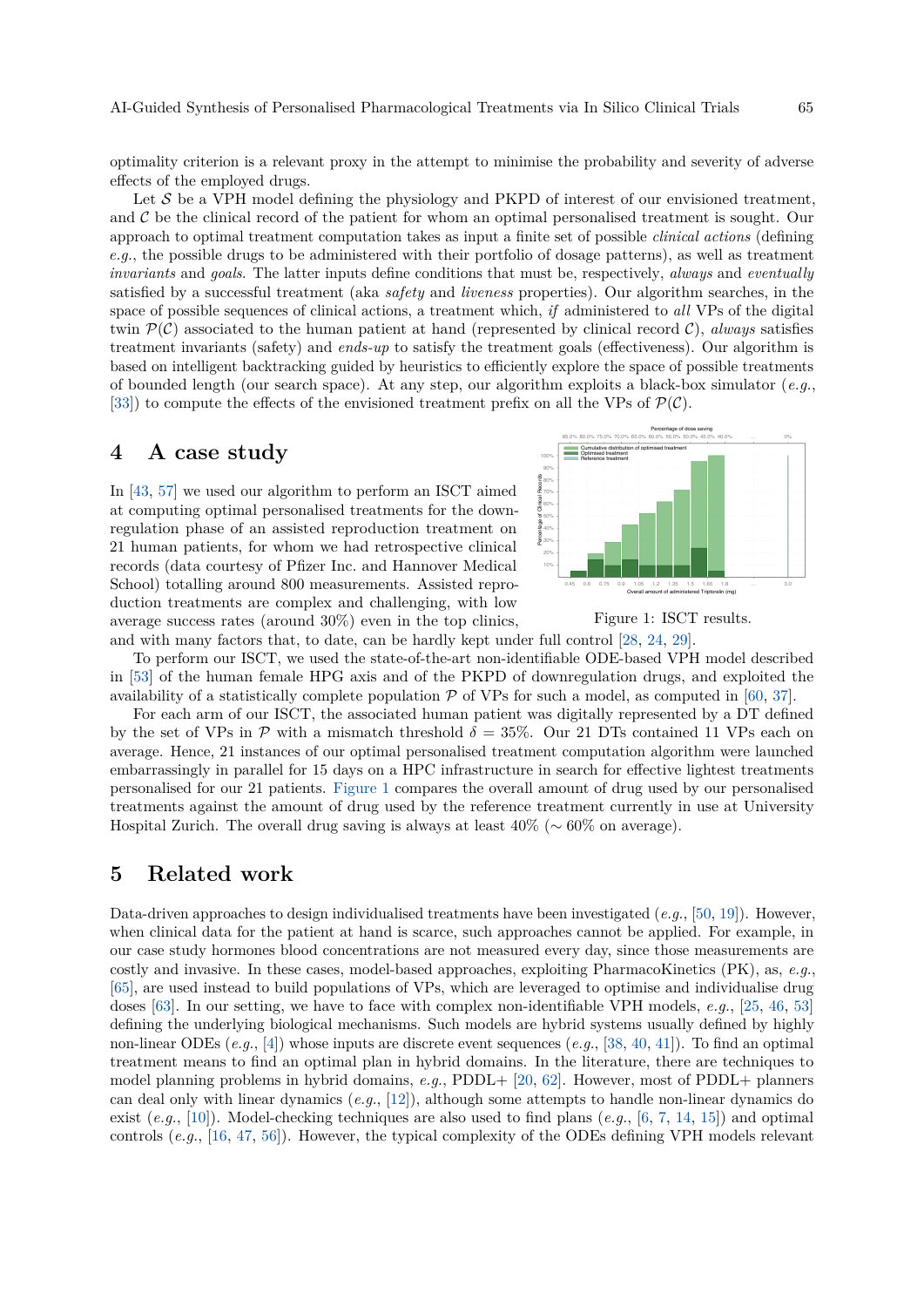for clinical practice makes such models out of reach for symbolic approaches, and appoints numerical integration as the only viable means to compute (black-box) the model evolutions under a given input function. In particular, even considering that clinical actions have constant and equal duration (as, *e.g.*, in [\[30\]](#page-4-13)), *no reasoning or inference* can be made on action effects in a black-box setting as ours, because the only way to interact with the models is through numerical simulation. As a consequence, classical approaches to compute, through inference, a dynamic preference order among the candidate actions to be tried during search (as those exploited in, *e.g.*, classical planning, planning for white-box hybrid systems or (Q)CSP, SAT or local search solvers, see *e.g.*, [\[54,](#page-5-17) [5,](#page-3-3) [21,](#page-4-14) [23,](#page-4-15) [34,](#page-4-16) [8,](#page-3-4) [9,](#page-3-5) [35,](#page-4-17) [44\]](#page-5-18)) cannot be directly applied.

The automated synthesis of rational decisions and plans in black-box environments is common in several other application domains of high industrial relevance, like smart grids (*e.g.*, [\[36,](#page-4-18) [39,](#page-5-19) [45\]](#page-5-20)), games (*e.g.*, [\[31\]](#page-4-19)) and real-time manoeuvring of unmanned aerial vehicles (*e.g.*, [\[51\]](#page-5-21)).

## **6 Conclusions**

In this paper we reviewed our recent work on the *in silico* automatic synthesis of optimal personalised treatments in healthcare. Our algorithms are based on the numerical simulation of models of the human physiology and drugs PKPD guided by AI global search. We showed the application of our approach by computing personalised treatments for the downregulation phase of an assisted reproduction protocol, which are effective on the patient at hand, but minimise the overall amount of drug used.

The possibility to optimise *in silico* a complex treatment for a given human patient before its actual administration shows the potential of model-based approaches in precision medicine. This however calls for *qualified* VPH models (see, *e.g.*, [\[64\]](#page-5-22)), which is currently one of the major obstacles for the uptake of *in silico* methods in clinical practice. Indeed, the results of our ISCT (conducted using a state-of-the-art experimentally validated VPH model) are very promising, but must be taken with care. In particular, the actual effectiveness of the personalised treatments generated by our algorithm needs to be assessed *in vivo*, in order to verify the accuracy of the model in predicting the patient reactions to *non-standard drug dosing patterns*, as those computed by our algorithm.

**Acknowledgements** This work was partially supported by: Italian Ministry of University and Research under grant "Dipartimenti di eccellenza 2018–2022" of the Department of Computer Science of Sapienza University of Rome; EC FP7 project PAEON (600773); INdAM "GNCS Project 2019"; Sapienza University 2018 project RG11816436BD4F21.

# **References**

- [1] R. Alur, *et al.* Hybrid modeling and simulation of biomolecular networks. In *HSCC 2001*, *LNCS*, vol. 2034. Springer, 2003.
- [2] Avicenna Project. *In silico* clinical trials: How computer simulation will transform the biomedical industry, 2016.
- [3] M. Bächler, *et al.* Species-specific differences in follicular antral sizes result from diffusion-based limitations on the thickness of the granulosa cell layer. *Mol Hum Reprod*, 20(3), 2014.
- <span id="page-3-0"></span>[4] E. Bartocci and P. Lió. Computational modeling, formal analysis, and tools for systems biology. *PLoS Comput Biol*, 12(1), 2016.
- <span id="page-3-3"></span>[5] A. Biere, *et al.*, eds. *Handbook of Satisfiability*, vol. 185. IOS, 2009.
- <span id="page-3-1"></span>[6] S. Bogomolov, *et al.* Planning as model checking in hybrid domains. In *AAAI 2014*.
- <span id="page-3-2"></span>[7] S. Bogomolov, *et al.* PDDL+ planning with hybrid automata: Foundations of translating must behavior. In *ICAPS 2015*. AAAI, 2015.
- <span id="page-3-4"></span>[8] L. Bordeaux, *et al.* A unifying framework for structural properties of CSPs: Definitions, complexity, tractability. *JAIR*, 32, 2008.
- <span id="page-3-5"></span>[9] L. Bordeaux, *et al.* Generalizing consistency and other constraint properties to quantified constraints. *ACM TOCL*, 10(3), 2009.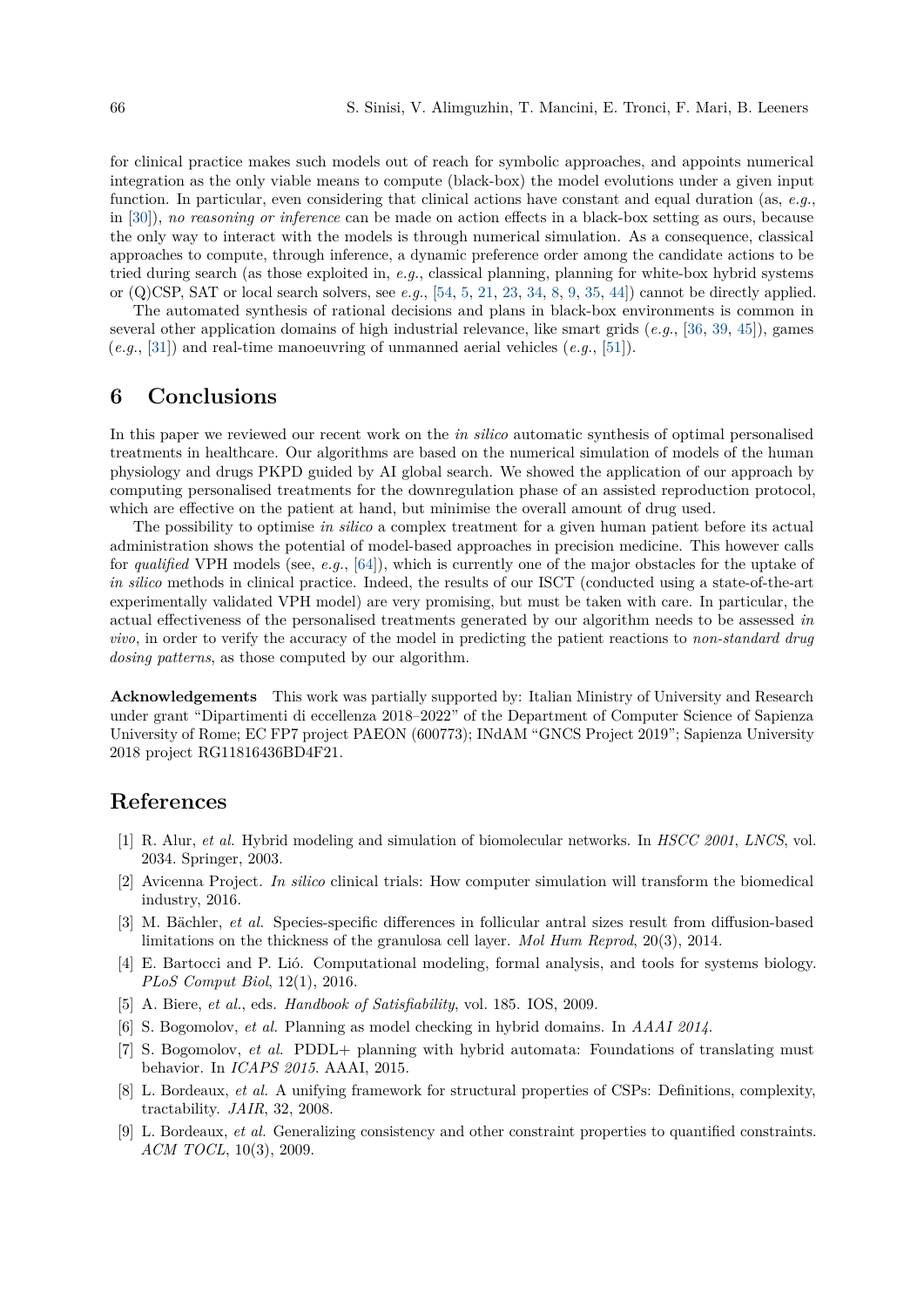AI-Guided Synthesis of Personalised Pharmacological Treatments via In Silico Clinical Trials 67

- <span id="page-4-9"></span>[10] D. Bryce, *et al.* Smt-based nonlinear PDDL+ planning. In *AAAI 2015*.
- <span id="page-4-0"></span>[11] A. Calabrese, *et al.* Generating T1DM virtual patients for in silico clinical trials via AI-guided statistical model checking. In *RCRA 2019*, *CEUR W.P.*, vol. 2538. CEUR, 2019.
- <span id="page-4-8"></span>[12] A. Coles and A. Coles. PDDL+ planning with events and linear processes. In *ICAPS 2014*.
- [13] C. Dalla Man, *et al.* The UVA/Padova type 1 diabetes simulator: New features. *JDST*, 8, 2014.
- <span id="page-4-10"></span>[14] G. Della Penna, *et al.* Upmurphi: A tool for universal planning on PDDL+ problems. In *ICAPS 2009*.
- <span id="page-4-11"></span>[15] G. Della Penna, *et al.* Planning for autonomous planetary vehicles. In *ICAS 2010*. IEEE, 2010.
- <span id="page-4-12"></span>[16] G. Della Penna, *et al.* Cgmurphi: Automatic synthesis of numerical controllers for nonlinear hybrid systems. *Eur J Control*, 19(1), 2013.
- [17] European Medicines Agency. Reporting of physiologically based pharmacokinetic (PBPK) modelling and simulation, 2019. EMA/CHMP/458101/2016.
- [18] A. Fabregat, *et al.* The Reactome pathway knowledgebase. *Nucl Ac Res*, 46(D1), 2018.
- <span id="page-4-5"></span>[19] A. Fogliata, *et al.* On the pre-clinical validation of a commercial model-based optimisation engine: Application to volumetric modulated arc therapy for patients with lung or prostate cancer. *Radiother Oncol*, 113(3), 2014.
- <span id="page-4-7"></span>[20] M. Fox and D. Long. Modelling mixed discrete-continuous domains for planning. *JAIR*, 27, 2006.
- <span id="page-4-14"></span>[21] F. Glover and G. Kochenberger, eds. *Handbook of Metaheuristics*, vol. 57. Springer, 2006.
- [22] H. Gong, *et al.* Analysis and verification of the HMGB1 signaling pathway. *BMC Bioinf*, 11(S-7), 2010.
- <span id="page-4-15"></span>[23] G. Gottlob, *et al.* Conditional constraint satisfaction: Logical foundations and complexity. In *IJCAI 2007*.
- <span id="page-4-3"></span>[24] M. Hengartner, *et al.* Negative affect is unrelated to fluctuations in hormone levels across the menstrual cycle: Evidence from a multisite observational study across two successive cycles. *J Psycho Res*, 99, 2017.
- <span id="page-4-6"></span>[25] R. Hester, *et al.* Hummod: a modeling environment for the simulation of integrative human physiology. *Front Physiol*, 2, 2011.
- [26] P. Jackson, *et al.* Patient-specific mathematical neuro-oncology: Using a simple proliferation and invasion tumor model to inform clinical practice. *Bull Math Biol*, 77(5), 2015.
- [27] M. Kanehisa, *et al.* Kegg: New perspectives on genomes, pathways, diseases and drugs. *Nucl Ac Res*, 45(D1), 2017.
- <span id="page-4-2"></span>[28] B. Leeners, *et al.* Lack of associations between female hormone levels and visuospatial working memory, divided attention and cognitive bias across two consecutive menstrual cycles. *Front Behav Neuro*, 11, 2017.
- <span id="page-4-4"></span>[29] B. Leeners, *et al.* Associations between natural physiological and supraphysiological estradiol levels and stress perception. *Front Psycol*, 10, 2019.
- <span id="page-4-13"></span>[30] H. Li and B. Williams. Generative planning for hybrid systems based on flow tubes. In *ICAPS 2008*.
- <span id="page-4-19"></span>[31] N. Lipovetzky, *et al.* Classical planning with simulators: Results on the atari video games. In *IJCAI 2015*.
- [32] J. Lippert, *et al.* Open systems pharmacology community–an open access, open source, open science approach to modeling and simulation in pharmaceutical sciences. *CPT: PSP*, 8(12), 2019.
- <span id="page-4-1"></span>[33] F. Maggioli, *et al.* SBML2Modelica: Integrating biochemical models within open-standard simulation ecosystems. *Bioinformatics*, 36(7), 2020.
- <span id="page-4-16"></span>[34] T. Mancini, *et al.* Evaluating ASP and commercial solvers on the CSPLib. *Constraints*, 13(4), 2008.
- <span id="page-4-17"></span>[35] T. Mancini, *et al.* Combinatorial problem solving over relational databases: View synthesis through constraint-based local search. In *SAC 2012*. ACM, 2012.
- <span id="page-4-18"></span>[36] T. Mancini, *et al.* Demand-aware price policy synthesis and verification services for smart grids. In *SmartGridComm 2014*. IEEE, 2014.